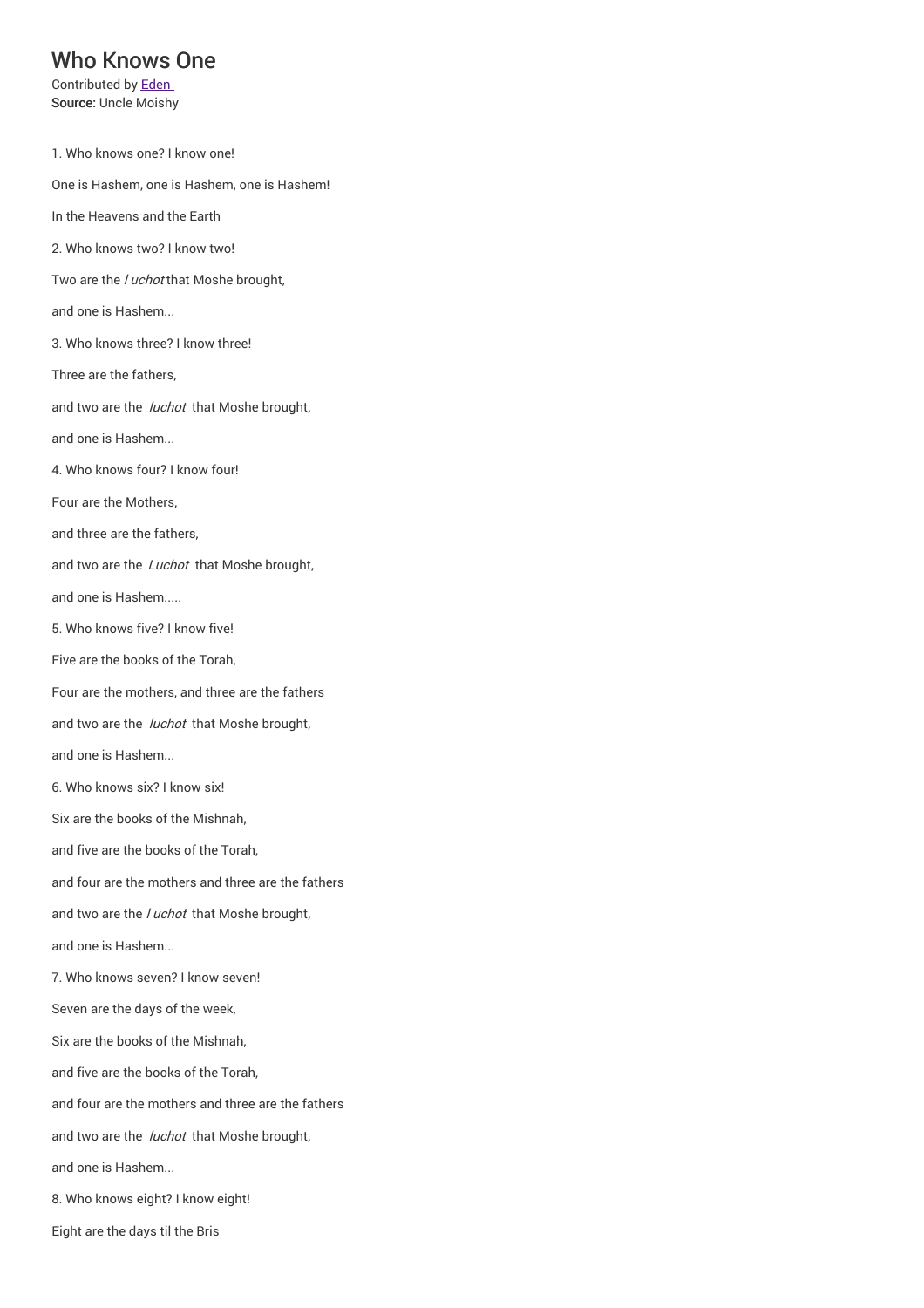Seven are the days of the week, Six are the books of the Mishnah, and five are the books of the Torah, and four are the mothers and three are the fathers and two are the *luchot* that Moshe brought, and one is Hashem... 9. Who knows nine? I know nine! Nine are the months before the baby's born Eight are the days til the bris Seven are the days of the week, Six are the books of the Mishnah, and five are the books of the Torah, and four are the mothers and three are the fathers and two are the *luchot* that Moshe brought, and one is Hashem... 10. Who know ten? I know ten! Ten are the Aseret HaDibrot Nine are the months before the baby's born Eight are the days til the bris Seven are the days of the week, Six are the books of the Mishnah, and five are the books of the Torah, and four are the mothers and three are the fathers and two are the *luchot* that Moshe brought, and one is Hashem... 11. Who knows eleven? I know eleven! Eleven are the stars in Yosef''s dream Ten are the Aseret HaDibrot Nine are the months before the baby's born Eight are the days til the bris Seven are the days of the week, Six are the books of the Mishnah, and five are the books of the Torah, and four are the mothers and three are the fathers and two are the *luchot* that Moshe brought, and one is Hashem... 12. Who knows twelve? I know twelve!

Twelve are the tribes of Yisrael